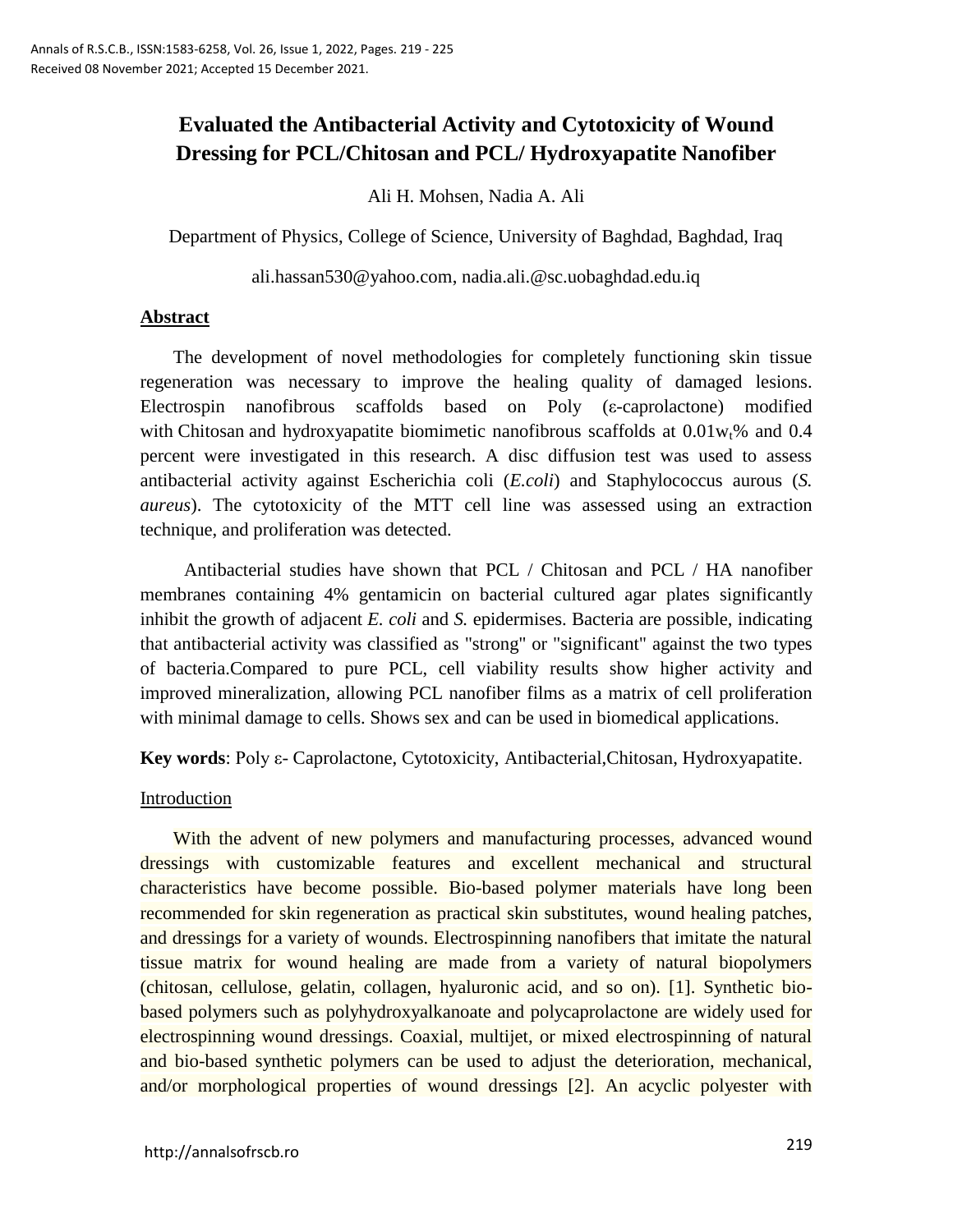outstanding elastic, biodegradable, and bio absorbable qualities is frequently used in medicine to meet the needs of dressings [3]. Electrospinning biopolymers to make nanofibers have several biological uses, including wound treatment, tissue engineering, and drug delivery [4]. High porosity, biodegradability, biocompatibility, noncytotoxicity, and the surface area to volume ratio are extremely high are just some of the distinguishing properties of nanofibers. On the other hand, biopolymer nanofibers have poor mechanical properties and lack antibacterial activity, making them unsuitable for wound dressing and skin regeneration [5]. One of the most well-known uses is wound dressing. 11–13 Nanofibers play a crucial function in preventing bacterial development and illness [6].

The electrospinning method is a well-known method for producing polymer fibers by generating an electric field. A jet of the polymer has been injected via a charges needle, and the solvent in which the polymer is dissolved evaporates, allowing solid polymer fibers to be deposited on the collector. In a conclusion, the electrospinning system, as shown in Fig. 1, incorporates a high voltage source, a syringe pump, a syringe filled with the polymer solution, and a collector [7].



Fig (1): The electrospinning process.

Chitosan, a deacetylated form of chitin, is derived from the exoskeletons of insects and crustaceans, as well as the cell walls of fungi; and chitosan, the second most abundant natural polymer, has been widely used in many biological applications due to its bioactivity, degradability, cellular binding capability, wound healing acceleration, hemostatic properties, and anti-bacterial/fungal properties [8, 9].

Hydroxyapatite (HAP: Ca10(PO4)6(H)2) is a bio ceramic that gets its name from the fact that it looks like a mineral found in mammalian bone[10]. It is biocompatible, bioactive, osteoconductive, chemically and thermally stable as a result. Due to its strong inclination to fracture as a ceramic, however, it has poor tensile strength. Furthermore, it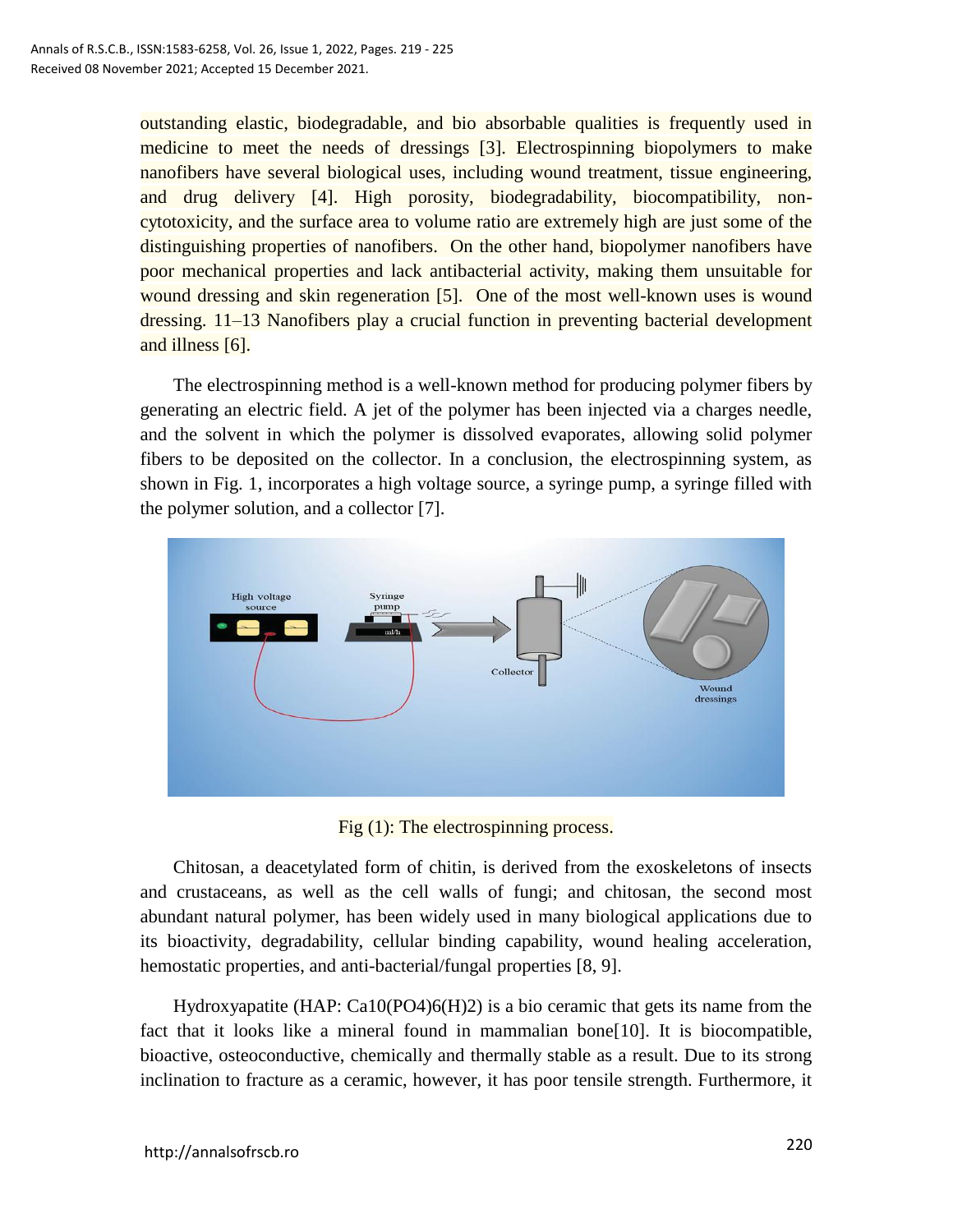exhibits structural resilience, allowing a diverse variety of ions to be absorbed into its lattice while maintaining crystal stability [11].

#### **Experimental work**

#### Preparation of PCL nanofibres

By dissolving an adequate quantity of PCL in DMF: CHCl3, a solution with different quantities of chitosan and hydroxyapatite (0.01, 0.4 wt. %) was created (50:50 weight ratio). Magnetic stirrers were used to mix the solutions for 4 hours at 50 °C until the PCL was completely dissolved. 4% wt. chitosan and hydroxyapatite were first dispersed in DMF using a homogenizer for 30 minutes before being concentrated on PCL solutions. The polymer combinations were agitated for at least 24 hours at R.T. before being loaded into a syringe with a needle (inner diameter of 0.8 mm). A high-voltage power supply was used to conduct electrospinning. The nanofibres were collected on a grounded 15 cm piece of aluminum foil.



Fig (2):The nanofiber sample

# **Antibacterial activity**

The zone of inhibition approach was used to study the antibacterial activity of PCL, PCL/chitosan, and PCL/hydroxyapatite nanofibrous scaffolds. Gram-negative bacteria *(E. coli*) and gram-positive bacteria (*Staphylococcus aureus*) were utilized as model microorganisms, and nanofibrous scaffolds were cut onto circular discs (1.4 cm in diameter) and served as the positive control. A nutrient agar plate was infected with 1 ml of a bacterial solution containing roughly 108 CFU/ml of each bacterium using the spread plate technique. Scaffolds were carefully put on inoculation plates and incubated for 24 hours at 37 degrees Celsius. The clear region that developed surrounding each scaffold was used to define the zones of inhibition.

# **Cytotoxicity measurement**

Cell cytotoxicity was evaluated using the MTT technique on PCL, PCL/chitosan, and PCL/hydroxyapatite nanofibrous scaffolds. Nanofibrous scaffolds were sectioned into circular discs (1.6 cm in diameter) and sterilized by washing three times with PBS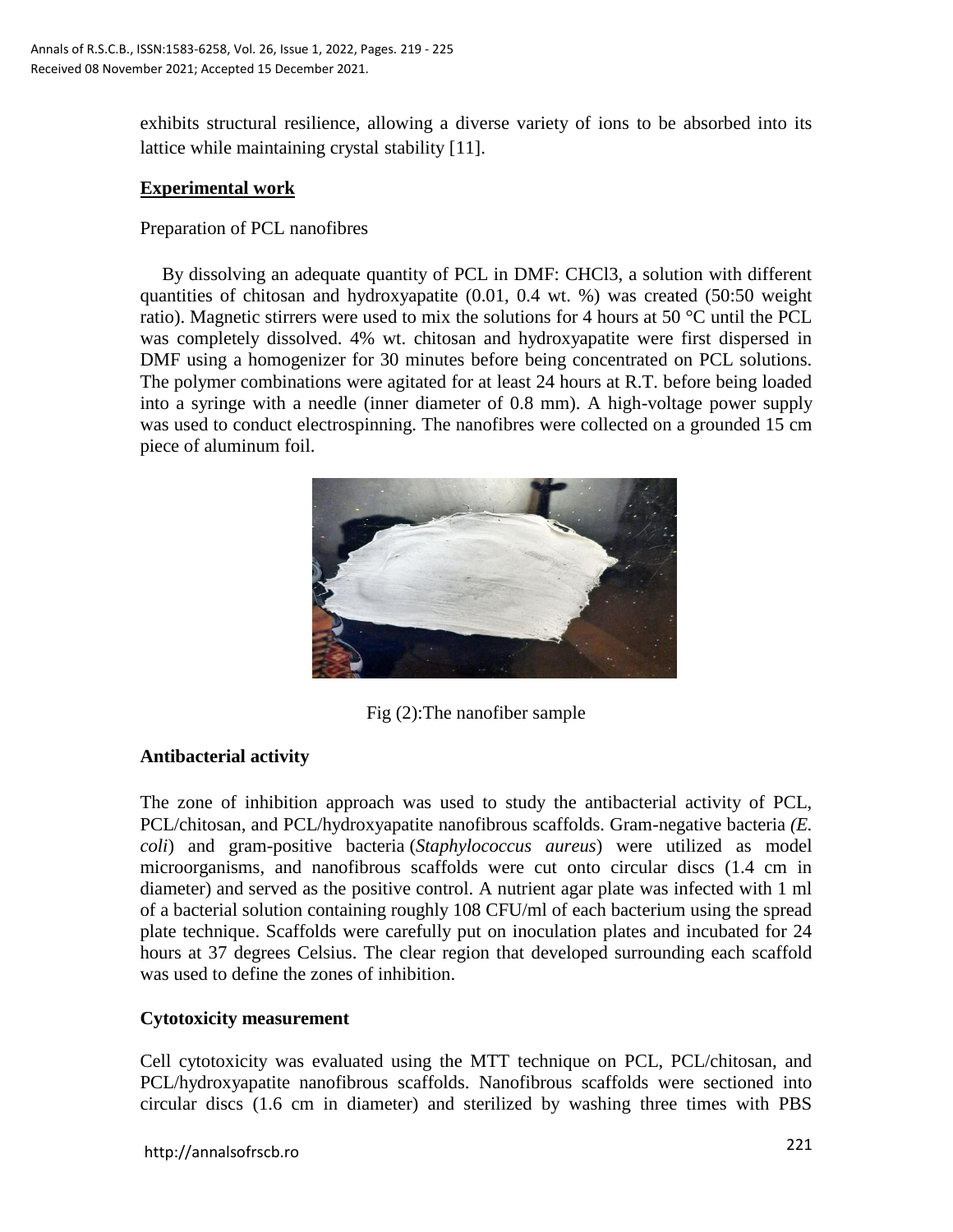containing 1% penicillin/streptomycin after the growth medium was sucked off. The wells are then filled with 180 liters of fresh medium and 20 mL of MTT reagent (5 mg/mL). The fibroblasts were cultivated for another 4 hours at  $37^{\circ}$ C. After the medium was taken out, the wells were filled with 200 ml of dimethyl sulfide (DMSO).

#### **Results and discussion**

Electrospun nanofibers are essential to avoid bacterial colonization of the wound surface and associated infections, which can lead to bacterial biofilms and delay healing.The results showed that various antibacterial activities were obtained against both bacteria, as shown by Table 1. & Fig (3) The most effective antimicrobials, Staphylococcus aureus (Gram-positive) and Escherichia coli (Gram-negative), were used to test the antibacterial activity of the nanofibre formulations, with results showing that the chitosan and hydroxyapatite inhibited bacterial growth, implying that a better antibacterial effect can promote wound healing more effectively. That agrees with Ramazan A. et.al. [1].





Fig (3): antibacterial activity of E.coli and Staphylococcu

| Inhibition zone (mm) for Staphylococcus | Inhibition zone(mm) for $E.$ <i>coli</i> | Sample         |
|-----------------------------------------|------------------------------------------|----------------|
|                                         |                                          |                |
|                                         |                                          | PCL / Chitosan |
|                                         |                                          | PCI /HA        |

Table (1): Inhibition zone for E.coli and Staphylococcus bacteria's

# **Cytotoxicity Test:**

The wound dressing should be biocompatible, meaning that it should be able to perform its function without interfering with biological processes like cell adhesion and proliferation that occur during wound healing.

The MTT method was used to test the toxicity and biocompatibility of PCL nanofibers, PCL/Chitosan, and PCL/HA (Fig. 4), which shows vitro cytotoxicity cultures at 24, 48, and 72 hours of incubation, respectively. As seen in the graph at the end of the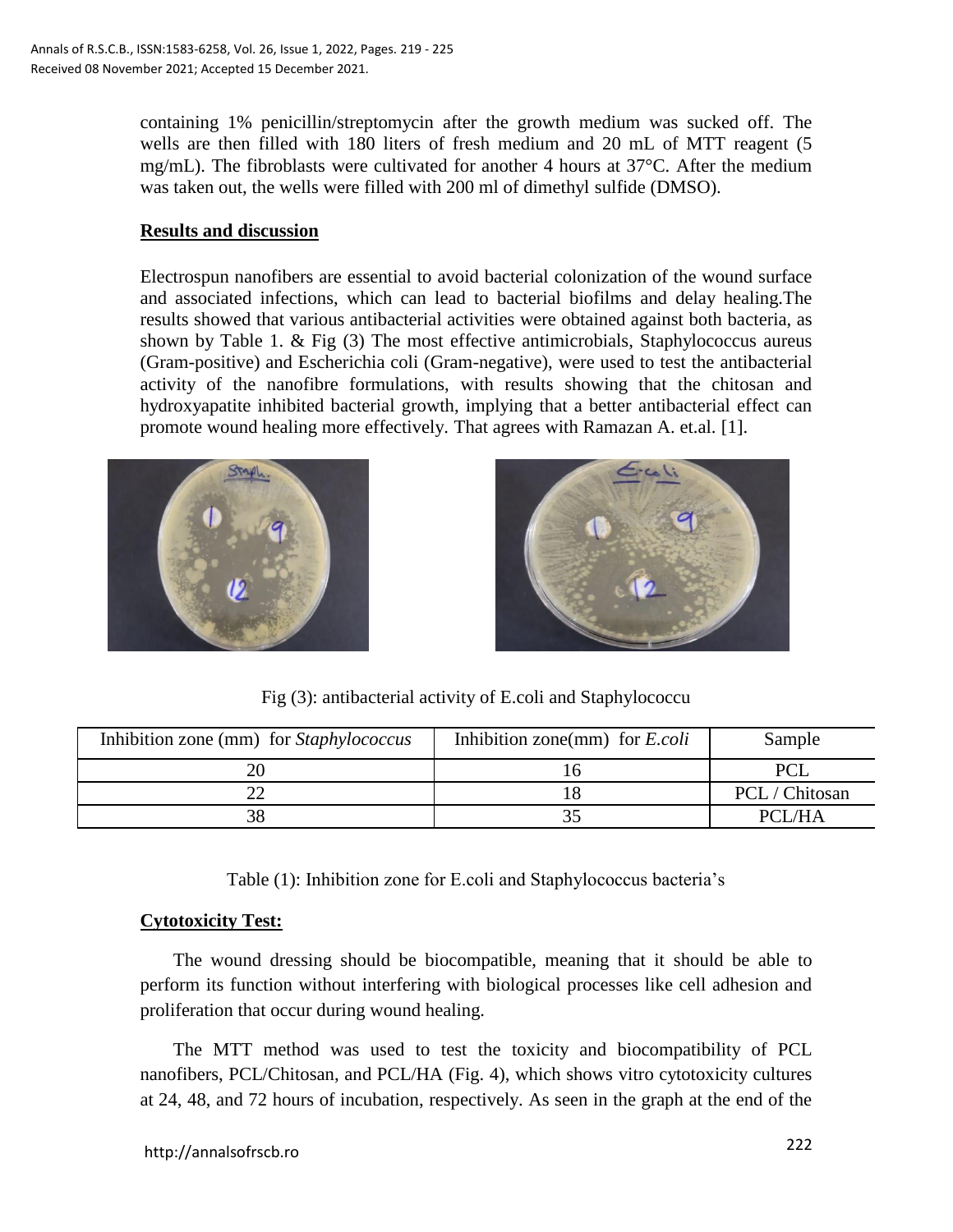third day, the growth rate on the PCL/Chitosan and PCL/HA scaffolds is faster than on the PCL scaffold. The results revealed PCL/HA nanofiber scaffolds. The grave lens exhibits no cytotoxicity on fibroblast cells. Also, if the percentage of measured cell viability is less than 60%, then the resulting nanofiber has toxic properties and kills living cells.

According to the ISO 10993-5 criteria for evaluating the in vitro cytotoxicity of medical devices, biomaterials can be categorized as non-cytotoxic and biocompatible if their cell survival is greater than 70%. As a result, it is feasible to infer that the electrospun nanofibrous meshes created are safe and may be used as wound dressings without causing toxicity, as well as that both of these scaffolds were cell-free.



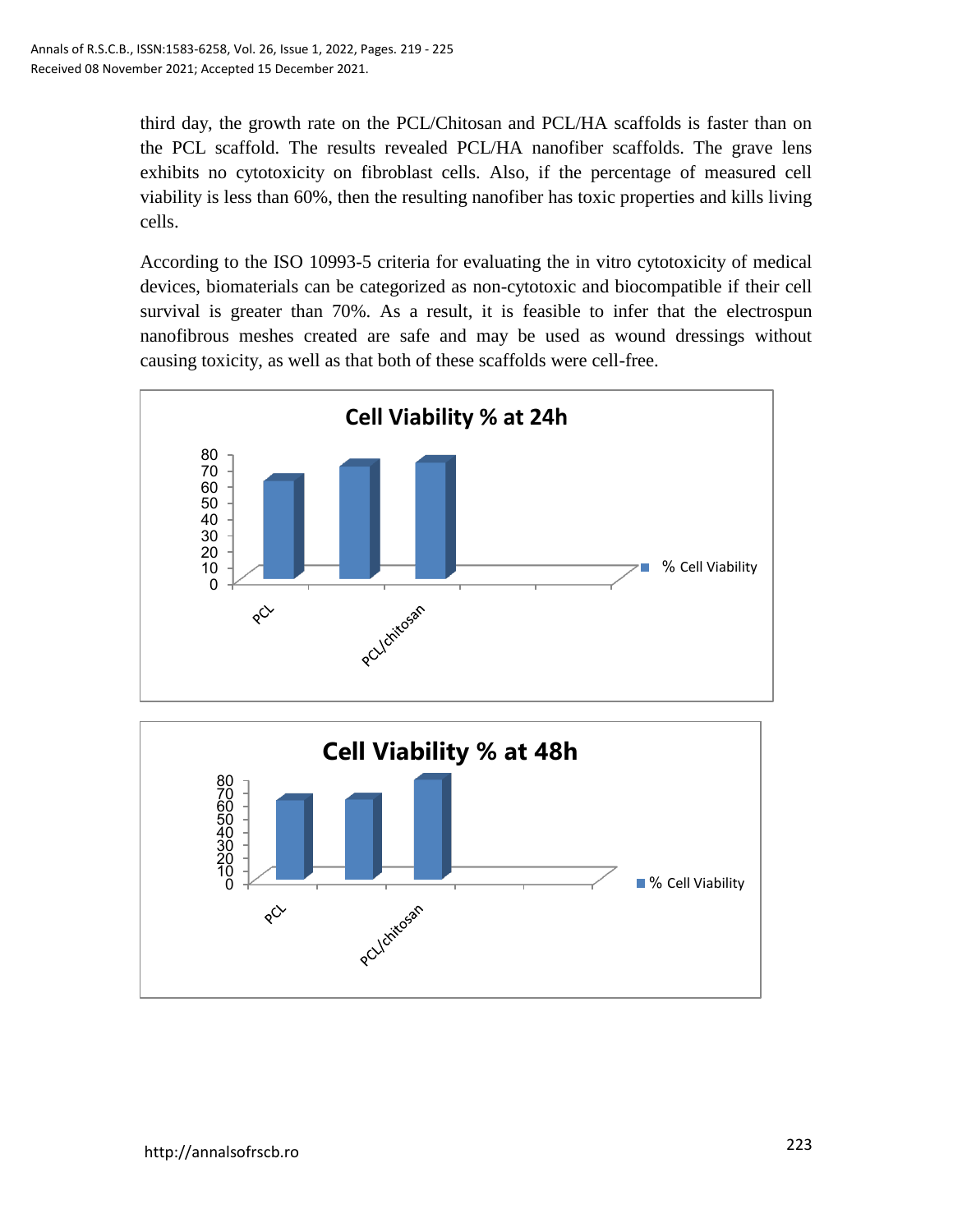

Fig (4): Cytotoxicity results of PCL, PCL/Chitosan, PCL/HA nanofiber.

# **Conclusion**

A novel wound dressing containing chitosan and hydroxyapatite that has antibacterial action against gram-positive and gram-negative bacteria. Using the electrospinning method, the prepared PCL, PCL/Chitosan, and PL/HA nanofibres showed improved antibacterial properties.

The cytotoxicity measurement was carried out on PCL, PCL/Chitosan, and PL/HA nanofibers. Because the addition of chitosan and hydroxyapatite in PCL nanofibers provides a higher percentage of cell viability than PCL, it is suitable for use as a wound dressing.

# **References**

- 1. Ramazan Asmatulu, Stephanie Patrick, MuhammetCeylan, Ikram Ahmed Shang-You Yang, and NurxatNuraje" Antibacterial Polycaprolactone/Natural Hydroxyapatite Nanocomposite Fibers for Bone Scaffoldings" Journal of Bionanoscience Vol. 9, 1–7, 2015.
- 2. CláudiaMouro , Ana P. Gomes , MerjaAhonen , Raul Fangueiro and Isabel C. Gouveia "Chelidoniummajus L. Incorporated Emulsion Electrospun PCL/PVA PEC Nanofibrous Meshes for Antibacterial Wound Dressing Applications" Nanomaterials , 11, 1785, 2021.
- 3. Siedenbiedel F., Tiller J-C., "Antimicrobial Polymers in Solution and on Surfaces: Overview and Functional Principles", Polymers, 4(1), pp:46-71, 2012.